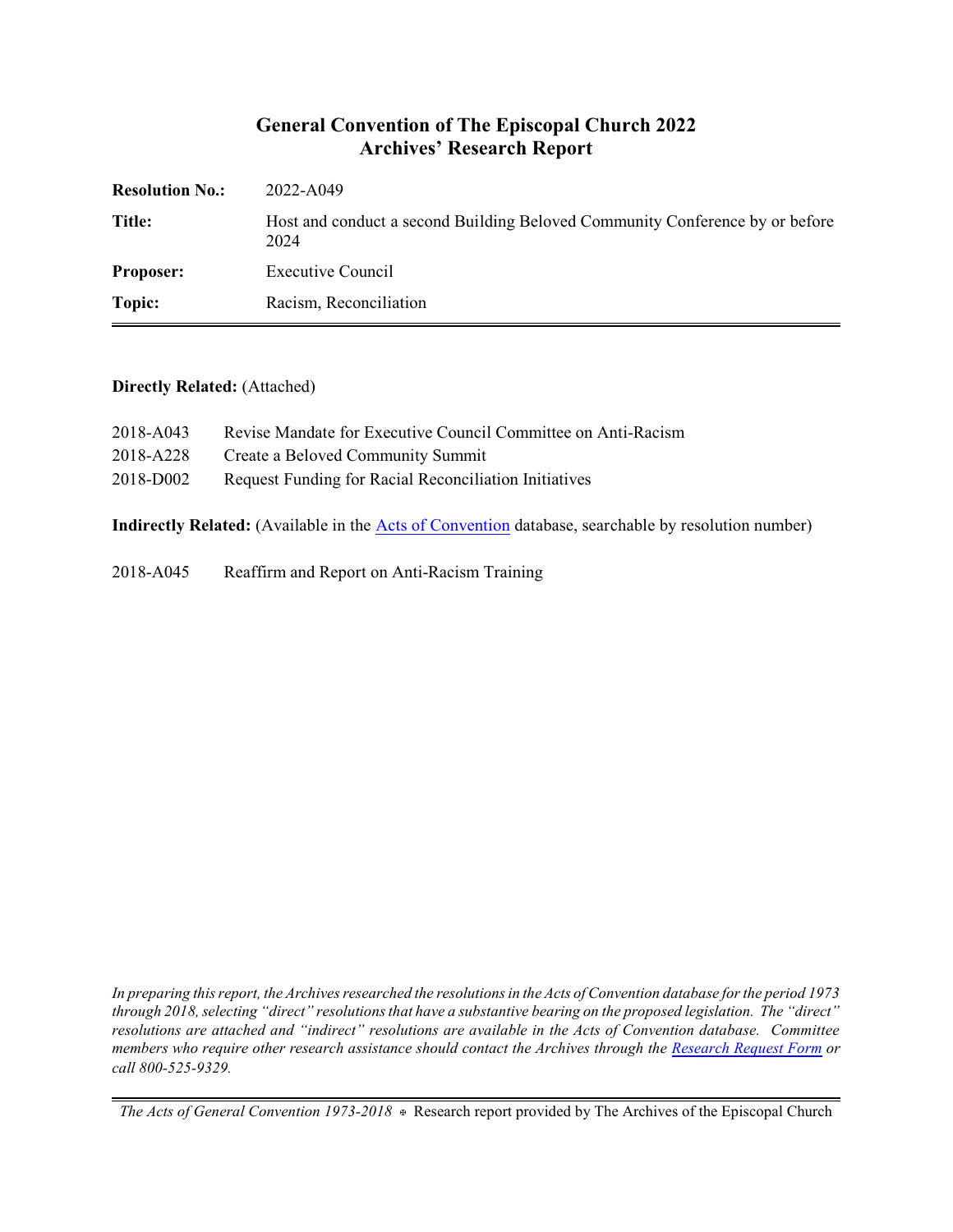# **A049 - Host and conduct a second Building Beloved Community Conference by or before 2024**

## **Final Status:** Not Yet Finalized

**Proposed by:** Executive Council **Requests New Interim Body**: No **Amends C&C or Rules of Order**: No **Has Budget Implications**: Yes **Cost**: \$50,000.00 **HiA:** HD **Legislative Committee Currently Assigned**: 09 - Racial Justice & Reconciliation **Completion Status:** Incomplete **Latest House Action:** N/A **Supporting Documents:** No

## **Resolution Text**

*Resolved*, the House of \_\_\_\_\_\_\_\_\_\_\_\_\_\_\_\_ concurring,

That the General Convention shall promote the gathering of leaders who are engaged in the work of racial reconciliation and racial justice throughout the Episcopal Church for the purposes of developing skills among leaders, growing a network of healers, justice makers, and reconcilers and igniting the church to live boldly into the Jesus Way of Beloved Community; and be it further

*Resolved*, That the Presiding Officers' Advisory Group on Beloved Community Implementation host a second Building Beloved Community Conference by or before July 2024. This gathering would accelerate the work of racial reconciliation by sharing stories, best practices, resources, and identifying needed action in each of the four areas of becoming Beloved Community; and be it further

*Resolved*, that the Domestic and Foreign Missionary Society allocate up to \$50,000 to fund this work for the implementation of this resolution, especially to ensure participation in the Summit by the widest representation of all God's People.

## **Explanation**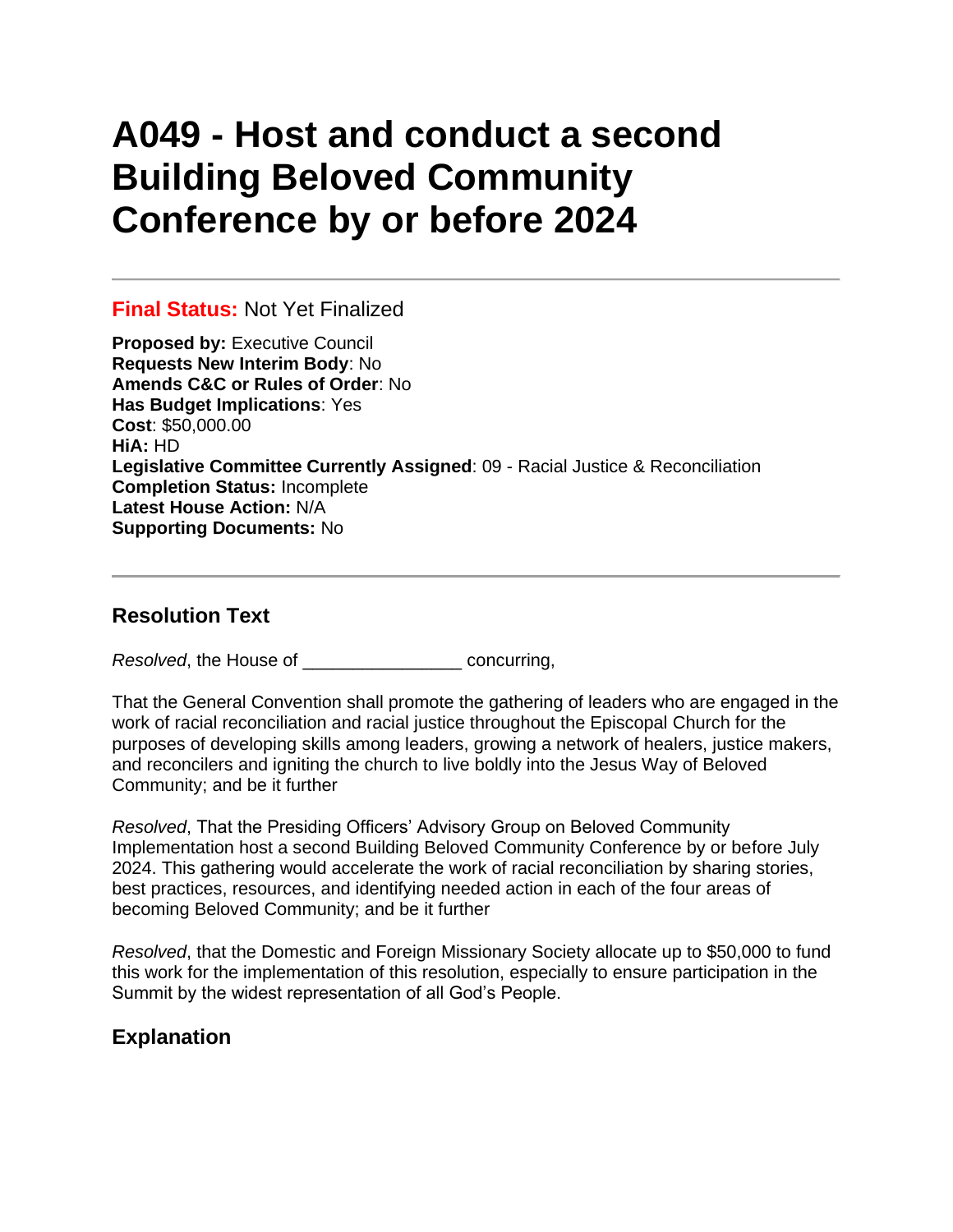Hebrews 10:24-25 "24 And let us consider how to provoke one another to love and good deeds, 25 not neglecting to meet together, as is the habit of some, but encouraging one another, and all the more as you see the Day approaching."

The Presiding Officers' Advisory Group on Beloved Community Implementation scheduled the first Building Beloved Community Conference in Minneapolis, May 5-7, 2020, which had to be canceled due to COVID-19 concerns about large groups congregating. Instead, the POAG held the Beloved Community Conference by Zoom on July 28 – 30, 2020. The conference discussion followed three (3) tracks: Day 1 – Truth, Day 2 – Reconciliation, Day 3 – Healing, and conference registration and attendance far exceeded the expectations of the committee. Undoubtedly, the ability to attend the conference by Zoom increased attendance; yet, such massive registration and attendance numbers indicate the need for continuing these conversations.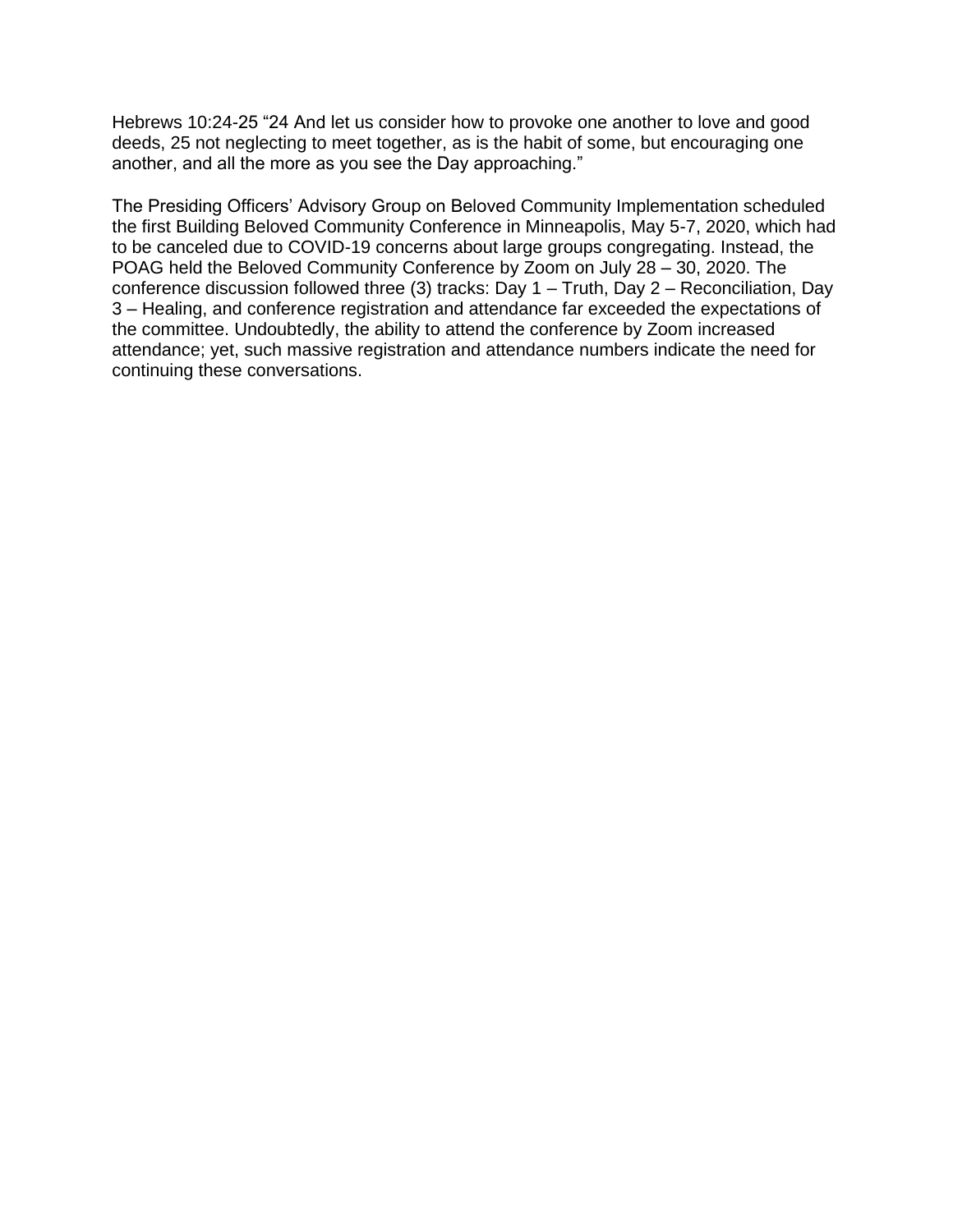| <b>Resolution Number:</b>        | 2018-A043                |  |  |  |  |                                                   |  |
|----------------------------------|--------------------------|--|--|--|--|---------------------------------------------------|--|
| Title:                           | Anti-Racism              |  |  |  |  | Revise Mandate for Executive Council Committee on |  |
| <b>Legislative Action Taken:</b> | Concurred as Substituted |  |  |  |  |                                                   |  |

**Final Text:**

THE ARCHIVES of the Episcopal Church

*Resolved*, **That the mandate for the Executive Council Committee on Anti-Racism be amended, and hereby read as follows:**

**"This Committee is charged with supporting and monitoring the Church's work in response to General Convention resolutions directed at eliminating the sin of racism from the life of the Church by:**

**Recognizing and developing its work of racial healing, justice, and reconciliation as a fundamental and requisite part of Christian formation; supporting the work of Becoming Beloved Community: The Episcopal Church's Long-Term Commitment to Racial Healing, Justice, and Reconciliation; recommending best practices for dismantling racism training; collecting information from dioceses and provinces about their successes and challenges in complying with the canonical requirements and with General Convention Resolution 2000-B049 for providing anti-racism training; and sharing their findings with Executive Council on an annual basis."**

**Citation:** General Convention, *Journal of the General Convention of...The Episcopal Church, Austin, 2018* (New York: General Convention, 2018), pp. 667-668.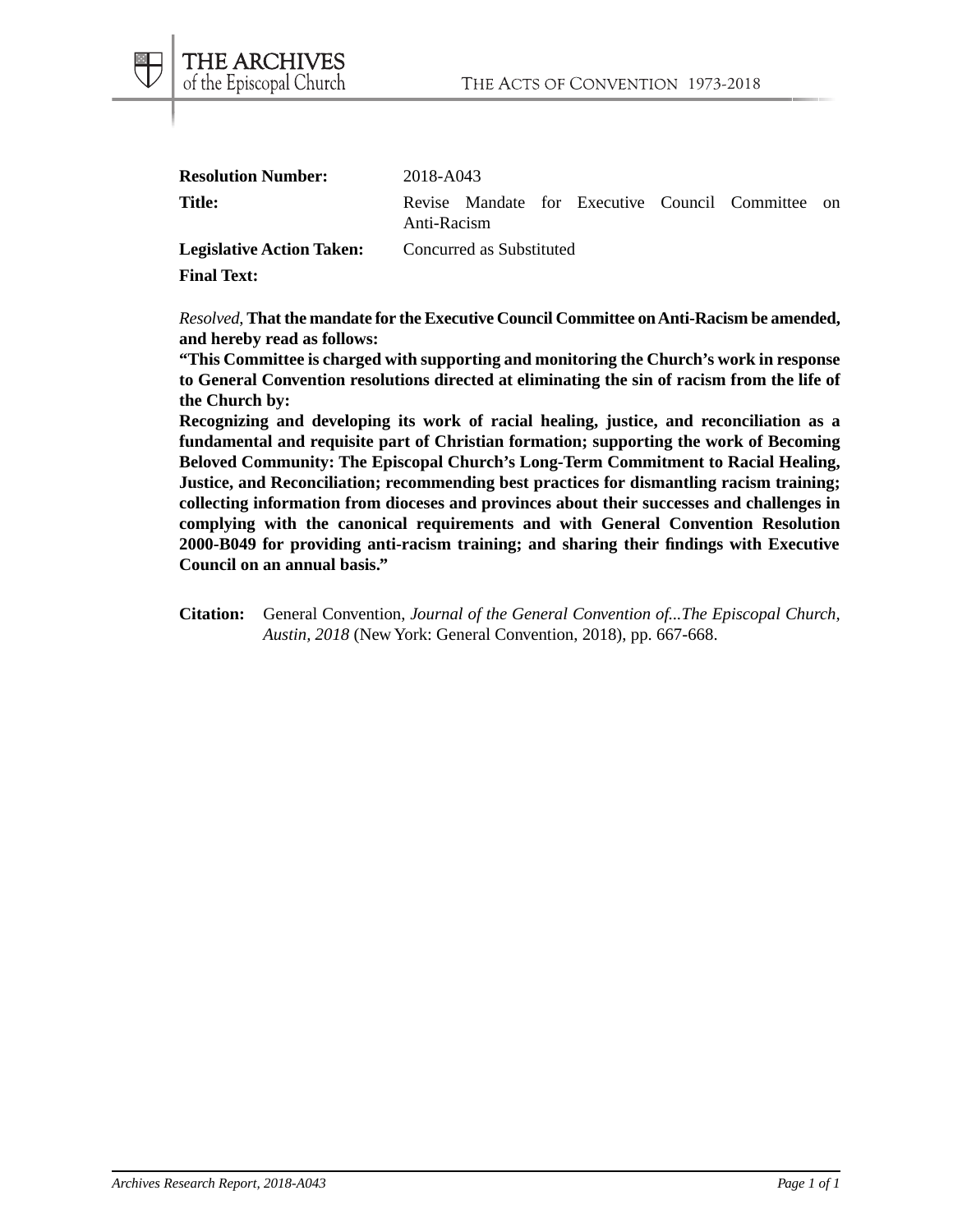| <b>Resolution Number:</b>        | 2018-A228                         |
|----------------------------------|-----------------------------------|
| Title:                           | Create a Beloved Community Summit |
| <b>Legislative Action Taken:</b> | Concurred as Amended              |
| <b>Final Text:</b>               |                                   |

THE ARCHIVES of the Episcopal Church

*Resolved*, **That the General Convention shall promote the gathering of leaders, who are engaged in the work of racial reconciliation and racial justice throughout the Episcopal Church for the purposes of building capacity among leaders and igniting the church to live into the Jesus Way of Beloved Community;** and be it further

*Resolved*, **That the Domestic and Foreign Missionary Society, in collaboration with partner ministries, shall organize by December 31st, 2019, a Beloved Community Summit: Igniting the Church to be Bold Agents for Racial Healing, Racial Justice, and Reconciliation. This gathering would accelerate the work of racial reconciliation by sharing stories, best practices, resources, and identifying needed action in each of the four areas of becoming Beloved Community, that will grow a network of healers, justice makers, and reconcilers;** and be it further

*Resolved*, **That the Domestic and Foreign Missionary Society fund this work for the implementation of this resolution, especially to ensure participation in the Summit by the widest representation of all God's People.**

**Citation:** General Convention, *Journal of the General Convention of...The Episcopal Church, Austin, 2018* (New York: General Convention, 2018), pp. 696-697.